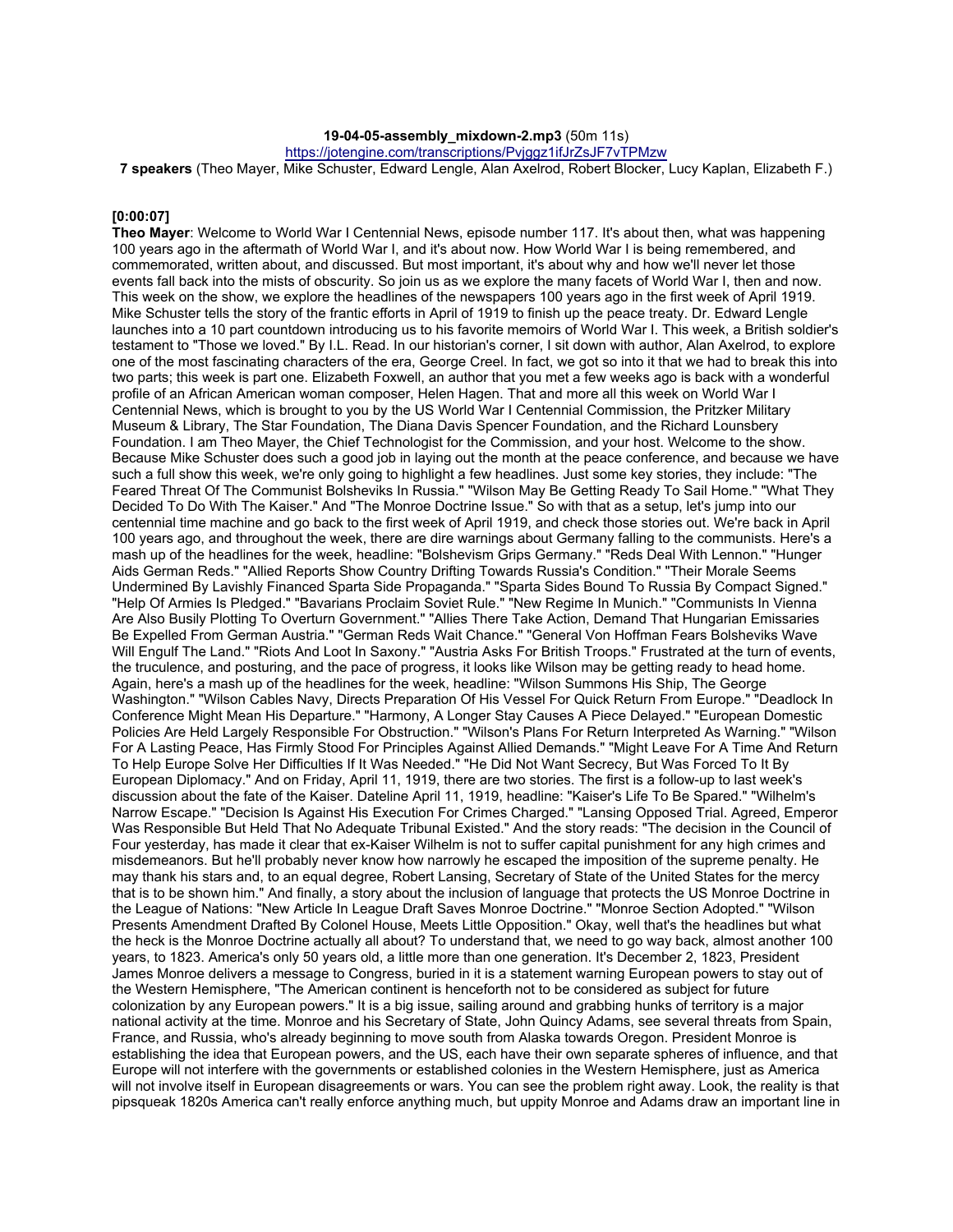the sand. Fast forward one generation and the first real test happens in 1865 when the US backs Mexico over the French. Another generation forward at the turn of the 20th century, the Monroe Doctrine gets stretched a bit by Teddy Roosevelt, to not only bar Europe from interfering with the Caribbean or Latin America, but Teddy claims the sole right for us, the United States, to do that. And so we're back to 100 years ago this month, and the Monroe Doctrine becomes a sore point in the debate over the League of Nations. France, Great Britain and other European states see the doctrine as limiting the authority of the League of Nations. And so, the Republican senators in the United States, see the League of Nations as a threat to American authority in the hemisphere; kind of a stalemate. This week, 100 years ago. It's a really big deal when Wilson gets the following language included in the peace agreement. "Nothing in this covenant shall be deemed to affect the validity of international agreements, such as treaties, arbitration, or regional understandings like the Monroe Doctrine for securing the maintenance of peace." There's a lot to explore here, but that provides some context for how the concerns over the Monroe Doctrine are possibly the key reason why America never ratifies the Versailles Treaty, and never becomes a member of the League of Nations; even though it was Wilson's concept. So speaking of the peace conference, to give us an overview of the conference in April of 1919, we're joined by Mike Schuster, former NPR correspondent and curator for the Great War Project blog. Mike, in April 1919, there's a lot of pressure to move the process along, and also a lot of agenda still unresolved on the table.

# **[0:10:32]**

**Mike Schuster**: There certainly are, Theo. So the headline reads. "Frantic Effort To Finish The Treaty." "Fears Of Communist Takeover In Germany." "The Chief Obstacle, Wilson Himself." "Disagreement Over Who Started the Ward." And this is special to the Great War project. "It's April in Paris, and by this time a century ago, that peace conference is lurching toward its finale." So reports the story in Thomas Fleming. "The treaty had to be finished without further delay or galloping Bolshevism would swallow Germany. The swarms of experts were told to finalize everything, and a message was sent to the Germans telling them to send representatives to Versailles on April 25, for the purpose of receiving the text of the preliminaries of the treaty as drawn up by the allies and associated powers. The Big Four, Britain, France, Italy, and the US now turn their attention to a treaty with Austria, Hungary, a job that could be compared in historian Fleming's view to "Putting together pieces of a draft puzzle." Here, Wilson confronted another dismaying problem, the French, still obsessed by their fear of Germany, where unilaterally turning the states born of the breakup of the Austrian, Hungarian, and Russian empires into military satellites on Germany's borders. French officers and weaponry, reports Fleming, poured into Poland, Czechoslovakia, and Romania; not to speak of the enormous numbers of troops, as well, deploying from those newly minted states. The British Prime Minister, David Lloyd George, was overheard denouncing Europe's small states as troublemakers and expensive in the bargain. The Prime Minister assailed the monstrous demands of Czechoslovakia as typical of the miserable demands of the small states. "Meanwhile", Reports Fleming, "The draft of the final peace treaty was in frantic progress. Staffers toiled on technicalities and wording, other bureaucrats scurried around Paris to find out what had been decided about, say, Poland's claims to Upper Silesia, and similar matters. Fleming goes on, "When it came to the section on reparations, they discovered that no one, including Woodrow Wilson, had paid serious attention to a decision to preface it with the statement asserting that Germany was responsible for starting the war." To the British and the French, this was an article of faith, of course, their propaganda had repeated it almost every day for four years. But Wilson was on record as saying "No one or everyone was responsible." On the face of it writes the story and Fleming, the accusation was bizarre. No one claimed that the Germans had shot Archduke Franz Ferdinand and his wife in Sarajevo and 1914, nor that this murder of the Crown Prince of Germany's chief ally did not have a great deal to do with precipitating the conflict. The War Guilt Clause pretended the central event never happened, instead the document curtly demanded that Germany acknowledge its responsibility for causing all the loss and damage to which the allied and associated governments have been subjected as a consequence of the war imposed on them by the aggression of Germany and its allies. Compounding the irony, this statement was written by a former Wilson pupil at Princeton and future Secretary of State, John Foster Dulles. That's the news these days a century ago from the Great War project.

#### **[0:13:55]**

**Theo Mayer**: Mike Schuster is the Curator for the Great War project blog. The link to his post is in the podcast notes. This week, regular contributor, Historian Dr. Edward Lengle, starts a new series of stories profiling his favorite of the many hundreds of published personal accounts from the war. This is the first of his 10 best war memoirs from World War I. This week, a British soldier's testament to, "Those we loved." By I.L. Reed.

# **[0:14:28]**

**Edward Lengle**: On Christmas day 1914, British and German soldiers met in no man's land to exchange friendly greetings in what became known as 'The Christmas Truce'. For a few brief hours, war and hatred faded into the background, replaced by [inaudible] feelings of goodwill. Horrified officers on both sides cracked down on the fraternization, swearing it must never happen again; but it did. In December 1915, British soldier, Dick Reed, of the Leicestershire Regiment, witnessed an attempt to renew the Christmas truce; its promising beginnings, and it's tragic end. Born in the coastal town of Eastbourne, England in 1895, I.L. Dick Reed responded promptly to Lord Kitchener's call for volunteers at the beginning of the First World War. Assigned to the eighth battalion of the Leicestershire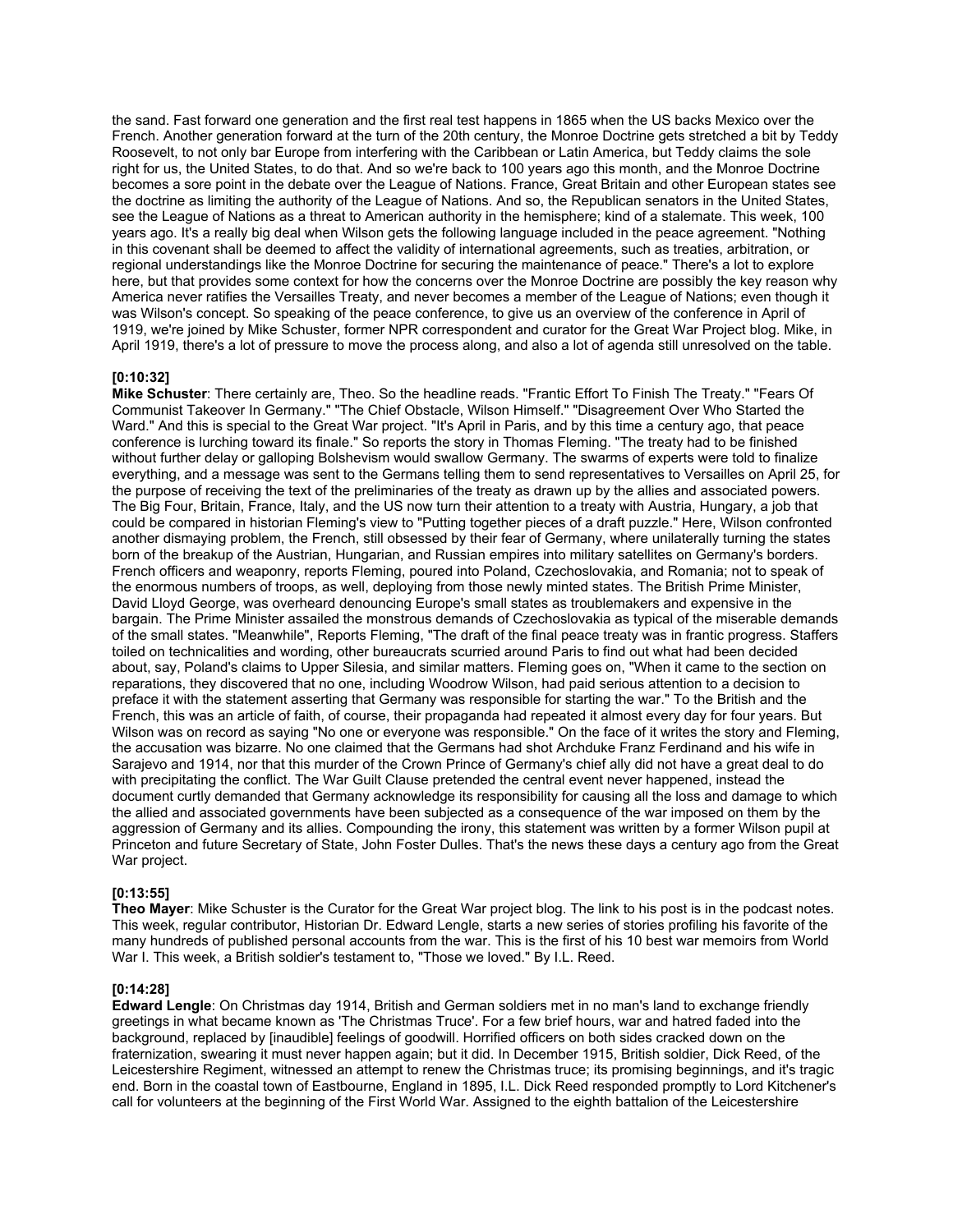Regiment, he trained as a Louis Machine gunner before being sent to the front, near the small French village of Bezonvaux in December 1915. His first impressions of military service were excited, and only slightly nervous anticipation and a delight at the comradeship and good cheer he encountered, even in the cold, dirty trenches; the excitement would fade. As the months and years past, Reed experienced intense combat in the Battle Of The Somme, at Épehy, and Flanders, and in the second Battle of the Marne. One after another, his friends were killed or badly wounded, to be replaced by strangers who no sooner became friends than they to disappeared; only Reed continued physically unscathed. Rising to the rank of Sergeant, he was then commissioned to Lieutenant in the Royal Sussex regiment. During the war's final months, he was decorated for bravery including with Aquatic Air. Many years after the war ended, Reed decided to write a memoir of his experiences for his grandchildren titling it, "Of Those We Loved." In testimony to lost friends. Those grandchildren published it in book form in 1994, over 20 years after Reed's death. A straightforward, gentle, and wonderfully intimate book, it's enlivened by photographs and dozens of pen and ink drawings of life at the front. Having read many hundreds of published memoirs and diaries over the course of 30 years studying the First World War, I place I.L. Reed's "Of Those We Love." Number 10 on my list of the world's finest personal accounts. Read was on his first posting at the front near Bezonvaux in December 1915 when he heard a sudden den of shouting from the German trenches about 30 yards away. Alarmed, he and his crew rushed to man there Lewis Gun, but no attack was underway. In the bright winter sunshine, Reed was astonished to see a group of British soldiers from his regiment leave their trenches to meet another group of German soldiers in no man's land. They met, Reed recalled, and groups were soon deep in conversation, gesticulating and laughing in efforts to understand one another. We saw the German stroking the hairy coats worn by our chaps; mud encrusted though they were. Cigarettes were exchanged, and we observed several [inaudible] smoking cigars. The Germans offered their water bottles, which we were told afterwards, contained schnapps or coffee. Reed and his fellow crewman prepared to leave their Lewis Gun and join the group in no man's land. He was particularly eager to meet two German soldiers nicknamed Charlie and Paul who, as Reed recalled, "Shouted across to us at stand two in the evenings and sang very abusive songs in a light hearted way, reveling and all the swear words." Alas, however, a British officer appeared, blew his whistle and ordered them back into their trenches. The officer then one out into no man's land where he met a German officer. The two men saluted, had a brief conversation, shook hands, and with every appearance of regret led their soldiers back into the trenches; silence descended. A little later that afternoon, as Reed watched, a German soldier climb onto the parapet of his trench, and stood to relieve himself in plain sight. To Reed's horror, a rifle shot echoed from the British side of no man's land, and the German fell backward into his own trench. "We all felt ashamed for our side." He recalled. A few moments later Paul cried out, "Tommy you don't play the game." They never sang or joked again after that, a man who showed himself above the parapet was as good as dead.

# **[0:19:03]**

**Theo Mayer**: Dr. Edward Lengle's blog is called 'A Storyteller Hiking Through History', and it's filled with first person perspectives and accounts that provide a nuanced insight into the era. We have links to Ed's post and his author's website in the podcast notes. On April 1, 1919, the official bulletin, the US government's war gazette suddenly stops. There's no announcement, there was no final edition; it just stops. Now the man behind the official bulletin, as well as a plethora of other public information about the war, the war effort, and the fundraising for the war was the Chairman of the Committee on Public Information, George Edward Creel. Now as our regular listeners know, I'm not a historian, I'm just a really interested guy learning and exploring this era of our history with wide-eyed amazement along with you. And I have to declare, flat out, one of the absolute most interesting and obscure characters of the error is George Creel. He's neither a famous name, nor a decorated hero in history, but he is someone who's touched each of our lives in untold ways. And with us today is Alan Axelrod, the author of more than 150 books on leadership, history, military history, and business, among others. And one of those books that Alan wrote is called 'Selling the Great War. The Making of American Propaganda'; it's the bio of George Creel. We got together to talk about George, and it turned into such an interesting conversation, we're going to have to break this out into two parts. Here's part one of George Creel, the man who sold America on World War I. Alan, welcome.

# **[0:20:52]**

**Alan Axelrod**: Great to be with you.

# **[0:20:54]**

**Theo Mayer**: Alan, you and I have talked about George Creel quite a bit, but let's maybe introduce him in a broad context first.

#### **[0:21:02]**

**Alan Axelrod**: Well, he was a young man from rural Missouri, who was the son of a doting mother and an alcoholic father, and not very well educated. But he had a quick mind, and he was intensely curious, and he became a journalist, sort of through the back door. He worked for some small town papers and then moved to New York, and found work as a joke writer. He eked out a living writing jokes that were just stuck in newspapers to fill space. But eventually, he linked up with a few influential people, and he became a muckraker, he became a very socially high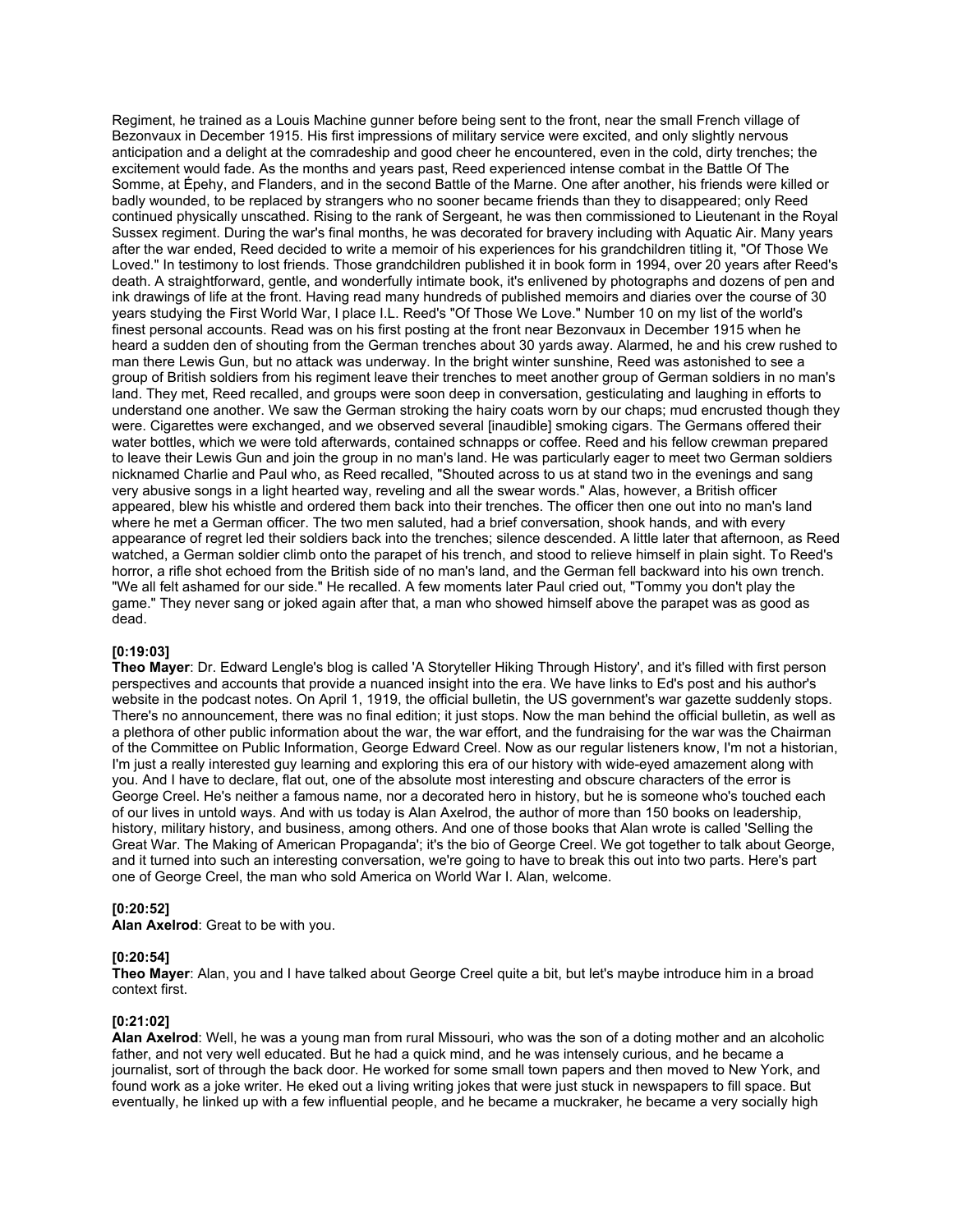minded journalist. And in this job, he became acquainted with Woodrow Wilson during his first run at the presidency, and he just fell in love with the man, he fell in love with progressivism. And by the time Wilson stood for reelection in 1916, Creel had ingratiated himself with Wilson, and became the writer of Wilson's campaign, biography, and became a leading exponent of Wilson; particularly Wilson's opposition to any American involvement in World War I. And, of course, Wilson won by a very narrow margin, reelection, largely on the campaign slogan "He kept us out of war." Then, of course, he takes the oath of office, back in those days, in March of 1917. And on April 6 of that year, he asked Congress for a declaration of war so that the United States could join the war that he had kept the country out of during this first administration. And this put Creel in the position of having to turn the American public around, 180 degrees, from this orientation of pacifism, of absolute neutrality, to total commitment to a war in Europe.

# **[0:23:17]**

**Theo Mayer**: Now, having an administration and a president who gets elected, who brings in a leading and, perhaps, even controversial journalists into his inner circle, that sounds pretty familiar.

# **[0:23:30]**

**Alan Axelrod**: Absolutely. Creel had the advantage of ... He was considered a kind of gadfly at this point; his real power came once he started the Committee on Public Information. He was an outsider, he was always an outsider and part of him relished being an outsider, and part of him wanted desperately to get into the center of activity and the center of power. He didn't really want to be the man in front of the curtain, he wanted to be the man behind the curtain, he wanted to be the power behind the power; and that's what he achieved with the Committee on Public Information.

# **[0:24:09]**

**Theo Mayer**: Well, the Committee on Public Information really became an incredibly powerful aspect of American public opinion, at large.

# **[0:24:19]**

**Alan Axelrod**: It was, and what is interesting about it is that Woodrow Wilson, who is a man of infinite contradiction, who was proposing to fight a war as he famously told Congress in his war message, April 2, he was taking America into a war to make the world safe for democracy. But his first steps were ushering through passage of draconian espionage legislation, and what he wanted to do was clamp down very rigorous censorship. He was very much afraid of espionage, and what we would call today 'Fake news'. What Creel did is took him aside and told him this would be very destructive not just to democracy, which he really didn't pursue that point very far, but it would be destructive to the war effort because any effort at over censorship would make the American people feel, quite rightly, that the government was simply hiding something, and that their motives were not on the up and up. So as an alternative, what Creel proposed is that he would create a central bureau, through which all information about the war would pass. That it would become the clearinghouse and the source for every bit of information about the Great War that would be published in this country. There would be no censorship, but there would only be one source of information, and it would be produced in such a stream and such a flow that newspapers would welcome it. Their work would be done for them, and they would be supplied with an endless stream of war information that would be supplied in great detail, and with all apparent openness; and that is what happened.

# **[0:26:21]**

**Theo Mayer**: Yeah, and let's talk about that for a moment. I mean, obviously, in today's parlance, it would be 'Control the message', but they actually started publishing a newspaper, The Official Bulletin, which started the month after war was declared. Creel was the publisher, Wilson requested it, they charged a lot of money for The Official Bulletin so that the newspapers didn't think that he was trying to compete with them, and they started publishing, daily; except Sunday.

# **[0:26:48]**

**Alan Axelrod**: And, in fact, it was the only time in American history that there was, in effect, a national state newspaper. They did the bulletin, they also prepared news stories which were distributed from a central point in Washington DC, and were available to all journalists. And they launched into many other publishing ventures, educational ventures, of course, the great poster campaigns, what Creel called 'The war of the fences', where he wanted recruiting posters and posters to support the sale of war bonds and liberty bonds, and posters to dramatize the atrocities that the Germans were committing and so forth; he wanted these to be plastered on every available space in the public environment. So it was a combination of very overt propaganda, but also just information; constant flow of information in every conceivable medium. The most characteristic, of course, was the four minute men who were a cadre of about 75,000 of them, all volunteers, usually young men reasonably prominent in their community, who were asked to deliver a speech relating, in some way, to the war. They weren't told what to say, but they were given sort of templates and suggestions, and they were to deliver this speech, for the most part, in movie theaters; never to interrupt the movie. But it was done during the four minutes it took a professional projectionist to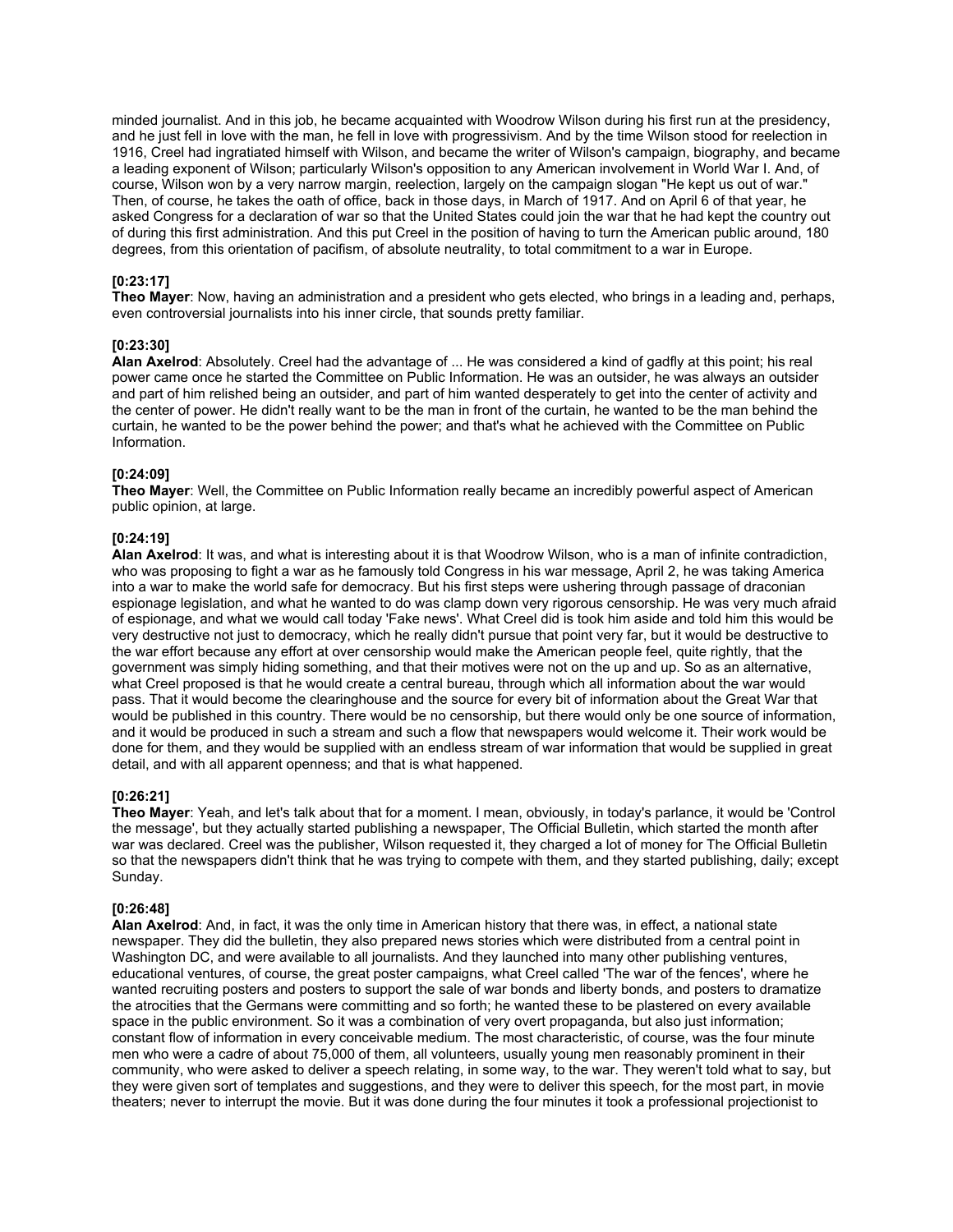change reels on a feature length film in those days of silent cinema. And that was four minutes, and they became known as the Four Minute Men. And it was a live presentation, sort of at the intermission of a show, and it was never delivered from a script, it always had the appearance of being quite spontaneous. It was delivered by men who are known to the community, and it was meant to create a grassroots support for everything related to the war.

# **[0:29:02]**

**Theo Mayer**: Now he was the marketing behind the Liberty bond endeavor which, it struck me, it was something like 16, almost \$17 billion.

# **[0:29:10]**

**Alan Axelrod**: Yeah, this was in 1917 and 1918 dollars. And each of the liberty loan campaigns was vastly oversubscribed, it was an extraordinary success. It also was engineered such that those who couldn't afford to buy bonds, would by stamps; you could spend pennies or you could spend really a great deal of money supporting the war. And he handled what I would call 'The soft sell' end of it, the persuasive end of it. But that complemented the other aspect of shaping thought during the war which was real social pressure, the whole idea that 'If you're not with us you're against us', and nobody wanted to be a slacker. If you weren't out there actually fighting the war, you had to be doing something else, and the very least you could do was contribute money to the liberty loans. And your neighbors would see to it that you did, lists of contributors were published; people were really strong armed into doing this. But on Creel's side, he made it appealing.

# **[0:30:24]**

**Theo Mayer**: Well I remember a story, Alan, where on the first liberty loan drive, he actually got all of the bells in all of the churches to do a ring countdown of how many days were left before the bond drive was over. So he, somehow, convinced schools, and churches, and civic halls to all toll their bells, every day on a countdown; that's pretty amazing.

# **[0:30:44]**

**Alan Axelrod**: Well, this really was the birth of public relations. Creel's own account of the Committee on Public Information was called 'How we advertise America'. But it really wasn't advertising, that was the wrong word, it was public relations and that word really didn't exist in 1917, 1918. But the men who became the creators of American public relations were working for Creel, the most famous of them was Edward Bernays, who had an incredibly long career; the man died just a few years ago, he was I think 101.

# **[0:31:23]**

**Theo Mayer**: Well noted as the father of public relations.

# **[0:31:26]**

**Alan Axelrod**: And that is what he was. And he was actually born in Vienna, he was the nephew of Sigmund Freud. He grew up in the United States, he came to the US when he was less than a year old; he was an American kid. He took to the Committee in Public Information, what he was already creating in the way of shaping the American mind; which is what he talked about, shaping the popular mind. But he honed, as a result of working on the Committee on Public Information, he honed what he called 'The science propaganda'; this led to the creation of PR as an industry. And the idea, the difference between public relations, as he conceived of it, and advertising was that advertising broadcast a message, public relations created a mindset. It appealed to influencers, it was an attempt really to shape perception and to plant ideas in the public mind as if those ideas came from the public themselves; it really was a campaign to shape reality, from the ground up.

# **[0:32:42]**

**Theo Mayer**: It's a rebranding of propaganda, fundamentally.

# **[0:32:45]**

**Alan Axelrod**: He called it propaganda from the beginning. And Creel also embrace the term propaganda but he said that it was in the sense that the Catholic Church used it, which was as the propagation of the faith, and the faith that he was propagating, that Creel was propagating, was the faith of Woodrow Wilson which was democracy, as Creel saw it, and fighting for democracy, and that was good propaganda; but it was propaganda.

# **[0:33:15]**

**Theo Mayer**: That was part one of George Creel, the man who sold America on World War I with Alan Axelrod. A prolific author and publisher who's also, by the way, writing a book about the history of the World War I Centennial Commission. We're going to continue with part two next week and, of course, we have links for you in the podcast notes. Okay, it really is time to fast forward into the present with World War I Centennial news now. As our regular listeners know, this part of the podcast is about now, and how World War I is being remembered, and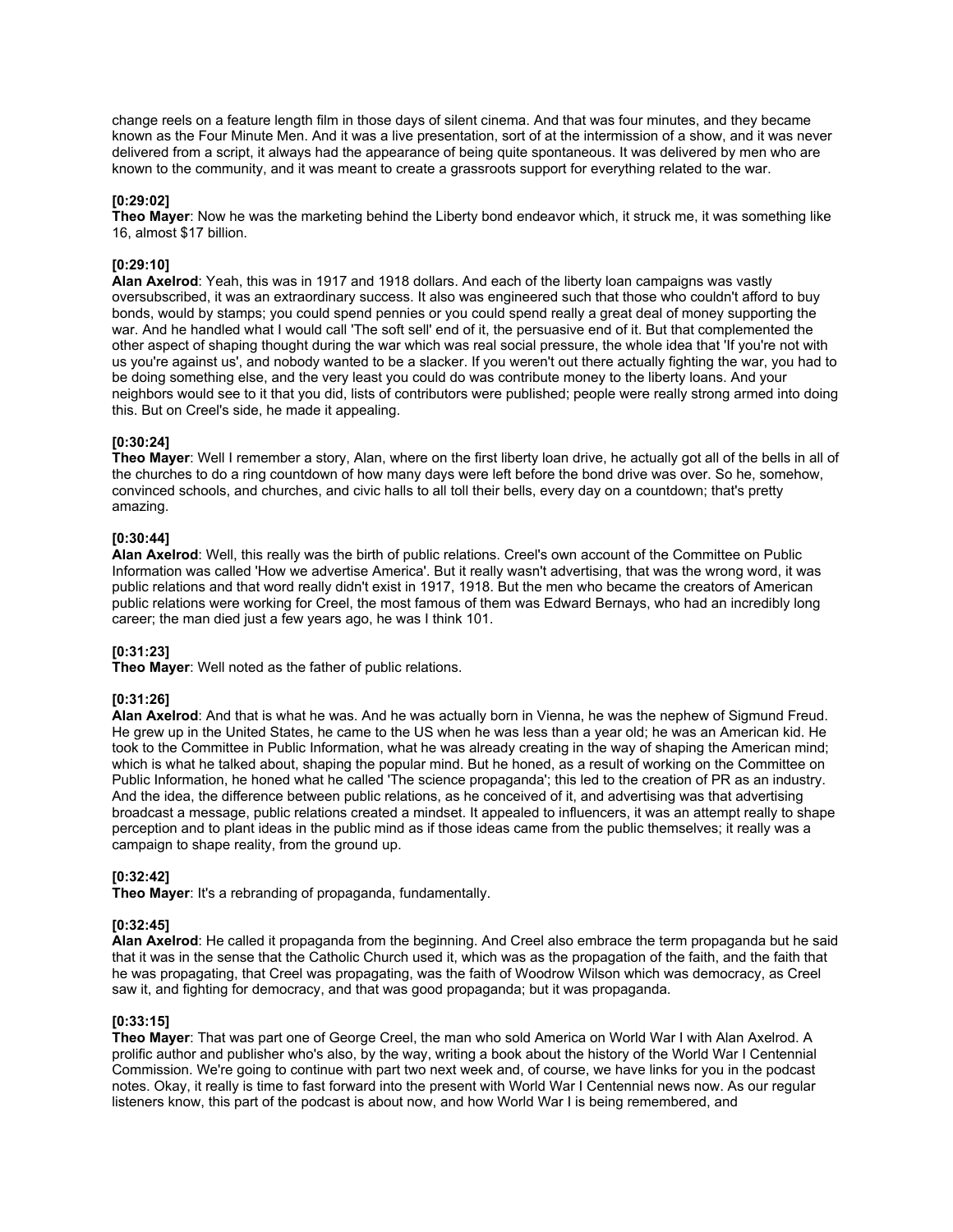commemorated, written about, and discussed, taught, and learned, and here is where we continue to spotlight the surprisingly numerous and significant remembrance and commemoration activities surrounding World War I and World War I themes. On Yale University's website called 'Yale News', there is a video published about a remarkable woman named Helen Hagen. The voices you're going to hear are those of Robert Blocker, the Dean of Music, and Lucy Kaplan, a graduate student in American and African American Studies.

# **[0:34:38]**

**Robert Blocker**: Helen Hagen was one of the most remarkable people who attended Yale early in the 1900s, and went on to a distinguished career. What made this so remarkable, at that time, is you have a young woman who is African American, who is female, who is coming to Yale University which, at the time, was an all male institution. She came to the Yale School of Music and graduated in 1912, she was piano major here, she was a composer. She composed a concerto while she was here and she played with the New Haven Symphony.

# **[0:35:20]**

**Lucy Kaplan**: Unfortunately, most of her music today has been lost, but I'm hoping that it's somewhere out there and we just haven't found it yet; that it's not actually lost forever; but the piano concerto does survive.

# **[0:35:37]**

**Robert Blocker**: Helen Kagan went quickly and proudly to serve her nation as an entertainer in World War I. She went to France, and she played for the African American troops who were stationed in that theater. That was a time when troops heard all types of music, popular music, classical music, religious music. And clearly, she was talented enough to be an important figure in that regard.

# **[0:36:07]**

**Lucy Kaplan**: When we think of that time, we often think of ragtime, the blues, but we rarely think of classical music. But, actually, she shows us that there's this whole other side to African American musical history.

# **[0:36:18]**

**Robert Blocker**: It was Elizabeth Foxwell's book, In Their Own Words: American Women in World War I, that brought Helen Hagen back to life for us.

# **[0:36:29]**

**Theo Mayer**: Well we're fortunate to have Elizabeth Foxwell with us today to talk about Helen Hagen and her remarkable story. Elizabeth, it's great to have you back on the show.

# **[0:36:39]**

**Elizabeth F.**: Thank you, Theo, it's nice to be back.

# **[0:36:41]**

**Theo Mayer**: So, Elizabeth, I understand that while you were researching your book, In Their Own Words: American Women in World War I, you came across the story. For our listeners who may not have caught your interview with us last month, can you get those quick reprise of the book?

# **[0:36:55]**

**Elizabeth F.**: Yes, my book is a collection of first person accounts by US women in the war, and I discovered Helen Hagen while I was researching it. Although I didn't find a first person account by Hagen, I found enough details about her World War I experiences, and her life and work for a blog post.

# **[0:37:17]**

**Theo Mayer**: Let's learn a little bit more about Helen Hagen. She's African American, she's a woman, she's a musician, she attended an all-male Yale University.

# **[0:37:27]**

**Elizabeth F.**: Yes, that's true that she is the first black, female graduate of the Yale School of Music; that occurred in 1912. And it's also thought, at Yale, that she may be the first black female graduate of Yale in its entirety. The published reactions to her playing that I've read, the reviews, seem to indicate that she just blew the doors off of everyone with her talent. She was her church's organist before she was 12 years old, and she earned a prestigious fellowship to study in France after she graduated. So her achievements, her early promise seemed quite evident.

# **[0:38:09]**

**Theo Mayer**: So she went off to France to entertain and support the troops? When did that happen?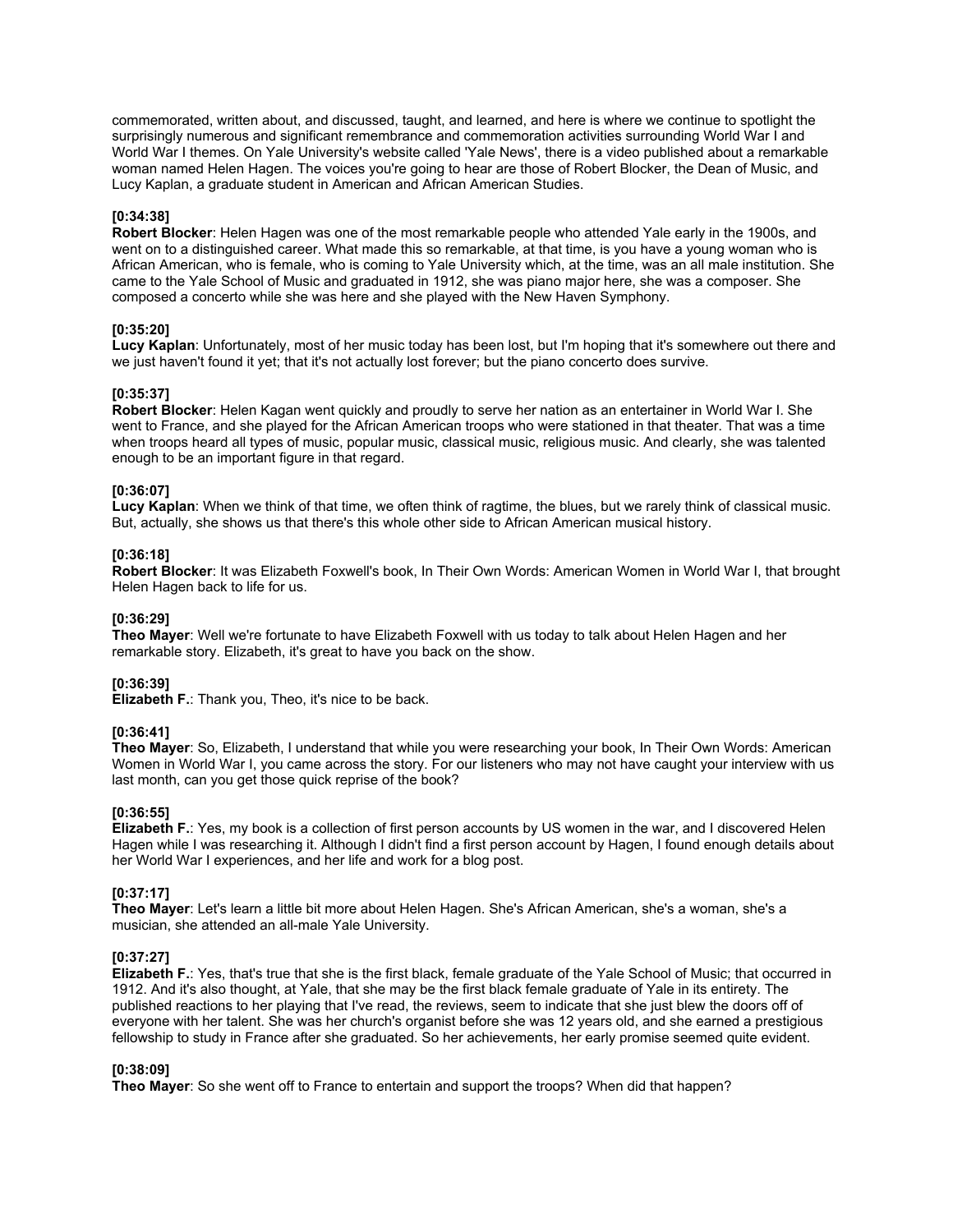# **[0:38:13]**

**Elizabeth F.**: That occurred from winter to summer in 1919. She was the only black female musician to be sent to World War I France, and she was one of only 19 black women with the YMCA in France. She was a member of what was called 'The Proctor Party'. And that was formed at the request of General Pershing to entertain the black troops, and it was headed by minister Henry to Proctor; thus the name. And the third member of the group was Joshua Blanton, he was a Hampton graduate who taught negro spirituals to the servicemen. Blanton places the number of troops that they entertained at nearly 300,000, Proctor places it at 100,000; so it's somewhere between 100 and 300,000. Henry Hugh Proctor wrote about Helen Hagen and talking about the effect of her on the servicemen. He said, "The change was still greater when Miss Hagen would appear and play upon the piano. In many cases they had not seen a woman of their own race since they left home. And, frequently, tears would swell up in the eyes of these men as they looked upon this talented woman." And she was dubbed by the Pittsburgh Courier 'The darling of the Doughboys." And it really should be noted, Theo, that to go to France, she had to put her promising concert career on hold, and the income that went with it.

# **[0:39:50]**

**Theo Mayer**: You know we've had a lot of researchers and genealogists on the show who, for a lack of a better term, wind up adopting their subject; it gets really personal. And that happened with you and Helen too, what's that story?

# **[0:40:03]**

**Elizabeth F.**: Yes, I think adopt is a really good word for that. When I was doing research on Hagen, I was absolutely stunned to learn that she has been in an unmarked grave at Evergreen Cemetery in New Haven since her death in 1964. Now this was someone who was the first black pianists to perform a solo recital in a New York concert venue; that was 1921. She had met Saint-Saëns and Debussy, she had faculty positions at what is now Tennessee State University and Bishop College in Texas, and she had long experience as a teacher and performer. So I was just so stunned and I felt it was so important to recognize her contributions that I started a crowdfunding campaign to raise money for a grave marker, and it was so heartwarming how people across the country responded. And these were classical music fans, they were New Haven residents, or they were just simply people who felt she deserved a proper monument to her life and work.

# **[0:41:09]**

**Theo Mayer**: Well Helen Hagen seems so completely remarkable. Why do you think she faded into obscurity?

# **[0:41:14]**

**Elizabeth F.**: Well, I think, even though she is credited with composing songs, pianoforte pieces, violin and piano sonatas and stringed quartets, we only have one extant work and that is her Piano Concerto and C minor and we only have a fragment of that, which she composed and performed while she was at Yale. And she was unable to sustain a concert career, which is what she also wrote to W. E. B. Du Bois in 1932. I'm not sure whether she had problems because of The Depression or whether she was black; that's kind of uncertain. There is an indication that she recorded Samuel Coleridge-Taylor's Bamboula, on the black-owned Black Swan Records, but I haven't been able to find a copy of the recording yet. I really think if that we had had more of her work in the marketplace, we might be studying her like Florence Price or Scott Joplin.

# **[0:42:13]**

**Theo Mayer**: Yale University, you just mentioned Yale University, they got involved, tell us how that happened.

# **[0:42:18]**

**Elizabeth F.**: Well, when I launched the crowdfunding campaign, Ed Stannard of the New Haven Register interviewed me and Lucy Kaplan, who you mentioned at the top, is writing her dissertation at Yale on early African American composers; and so she talked it up at Yale. And then these pieces were followed by pieces in the Yale Daily News and the Yale School of Music, and it sort of snowballed from there. Hagan's story resonated with New Haven Mayor, Toni Harp, who's a black woman. And she spoke at the grave marker dedication ceremony, and even mentioned Hagen in her State of the City address.

# **[0:42:58]**

**Theo Mayer**: It's not only a pleasure having you back on the show, but I think it's so wonderful that Helen popped out of your research to become such a personal friend. And, really, you're shedding light on your friend's story has stimulated a lot of others to take a deeper look at World War I. Thank you.

# **[0:43:14]**

**Elizabeth F.**: Thank you, Theo.

**[0:43:15]**